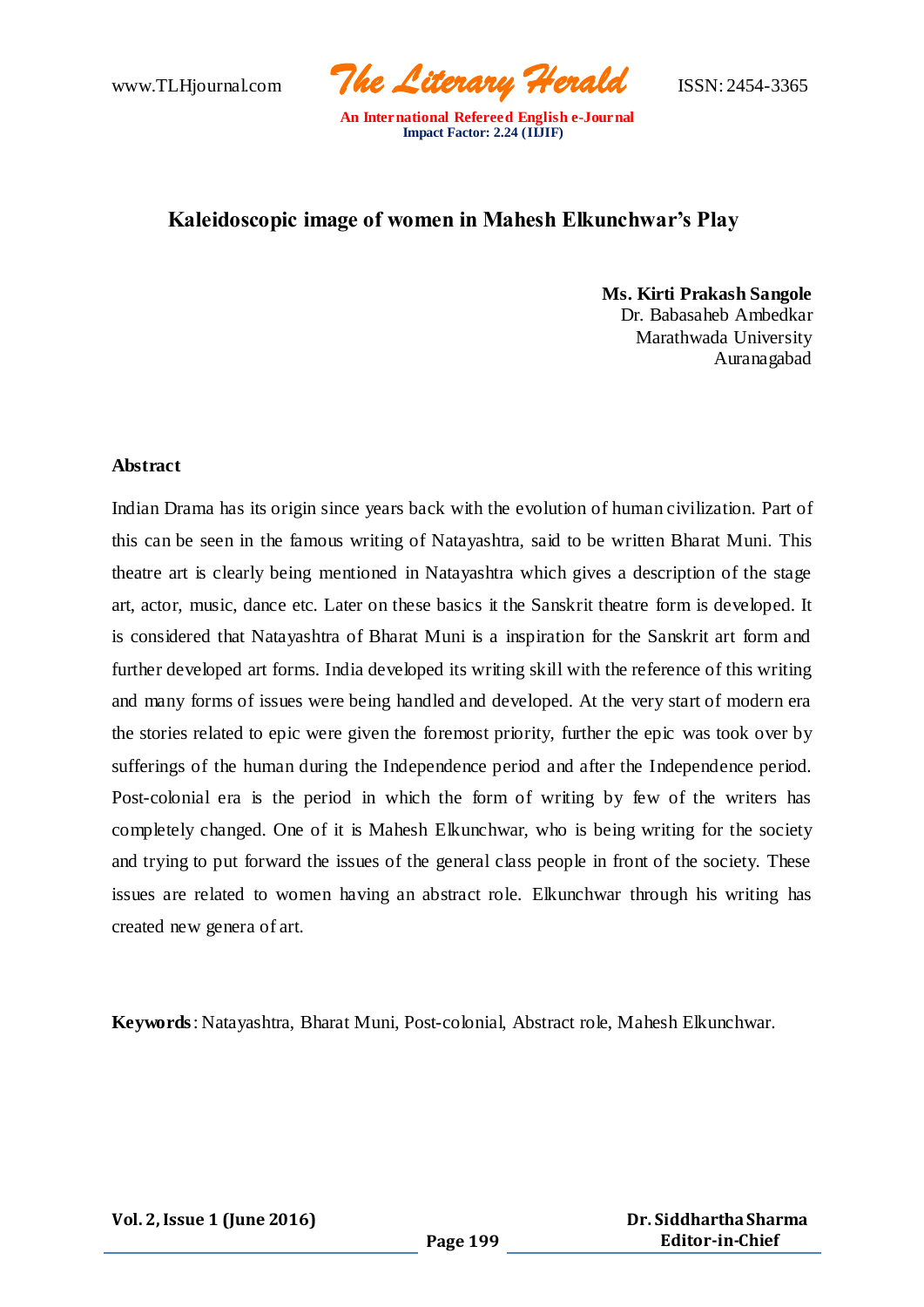www.TLHjournal.com *The Literary Herald*ISSN: 2454-3365

## **Kaleidoscopic image of women in Mahesh Elkunchwar's Play**

 **Ms. Kirti Prakash Sangole** Dr. Babasaheb Ambedkar Marathwada University Auranagabad

## **Indian Theatrical Art:**

Indian drama, theatre and novel had its own background. It has a precious background of theatrical art which could be easily traced years back from the era when it started with human civilization. The later part of this can be seen with a writings and notation of the famous writings like Natayashtra of Bharat Muni. This precious writing describes the stage art the form of theatre art, actor, actress, music, its role and its change accordingly. This theatre art culture could be seen to be followed for many years by the renowned Indian writers which includes Rabindra Nath Tagore, T.P.Kaliswami etc. even the drama and writings written for the theatrical art was specified and to the point as mentioned by Bharat Muni. In short we can say that within a typical frame work and with specified limitation the script was written and was presented in front of the audience. The dramas presented were having the role of characters very much typical to the prescribed situation.

The women presented in the early plays were the women of nature, character and a person of Godly character. The women though were presented purely in nature but, it was hard enough to present the dark side of female character in front of the audience so that they could accept it. The women/ female hence remained and sustained for a longer duration a typical role of mother, daughter, wife, sister and all sorts. No writer ever dared to put boldly the dark face of women in front of audience/ reader. Similarly, the typical roles were being provided to the female characters but, these roles again presented the pure, divine, optimistic feature of women. The characters were serine and of one type. The plot presented/ created around them were also serene and of type which was for the women only. This change in the writing trend came forward with the notable contemporary writers. Many writers came forward and gave new plot, new ideas and different characters to that of the casual writings. They discussed on the issues of technicalities and also the theme. This change could not only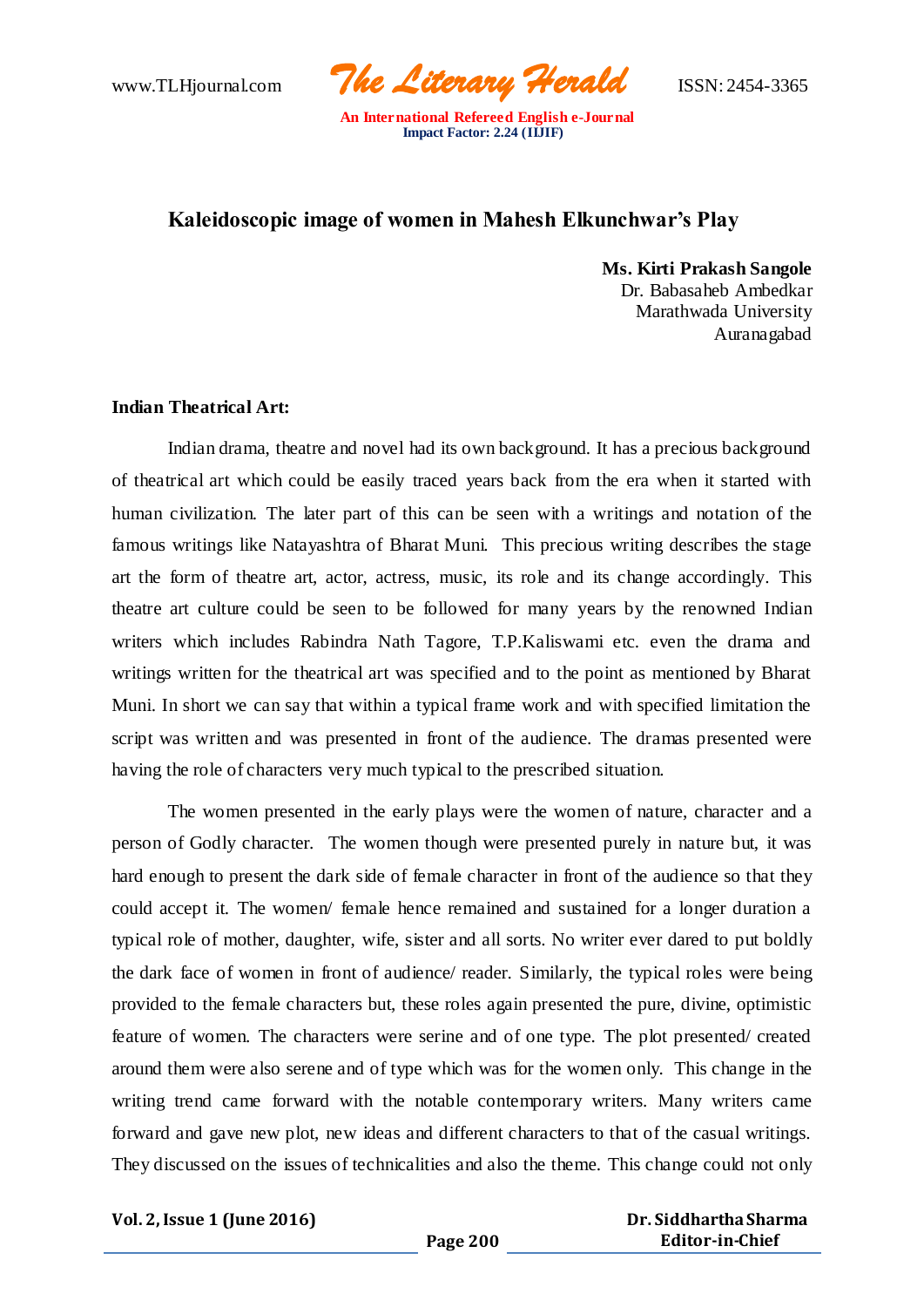www.TLHjournal.com *The Literary Herald*ISSN: 2454-3365

be seen I the regional writings but, also the writings and language which was adapted b y the writers. The issues discussed now were more contemporary based and discussed boldly and broadly. This issues not only discussed the beautiful side of the characters but, infact it gave the deep, dark side of a character which a normal person could not accept it easily. These writers can be also seen to break the rules of typical drama writings which included the specified plot and character.

The plot which was specified and which dealt with single story line now with the evolution of contemporary writers and their writings changed on the inner phase and plot. This plot was now not revolving around the single plot but, dealt with kaleidoscopic situations. This modern wave in Indian drama focused on frank inquiry into human life. They challenged female existence and their life. Mahesh Elkunchwar was one such writer whose main aim and his learning and writing skill to the changing world and changing situations was very prominent.

Mahesh Elkunchwar imbibed the wave of change and favoured itself with the awakening of women consciousness. Now, the women can be experienced a (wo)men in the plays of Mahesh Elkunchwar. The dark women in the divine and serine women now was active and completely changed. This silent and suffering women outburst with her experience and pain and came forward as a character which Shakespeare always wanted to present. Women as a Leading character.

#### **Kaleidoscopic women of Mahesh Elkunchwar:**

Mahesh Elkunchwar is one such writer who has become a prominent and famous name in the Indian drama especially in Indian Marathi theatre despite he being a person who maintained himself by avoiding the commercial pressure. He is one of the finest Marathi writers who gave us more than 20 successful play to his name. Apart from writing and putting forward successful plays he is one of the renowned parallel cinema actor and screen writer. We find a great zeal of absurdity in the plays of Mahesh Elkunchwar's play which not only put forward before us the human conditions but, leave it to the blank space for us to create and end or understand or presume our own end for his story. Mahesh Elkunchwar has a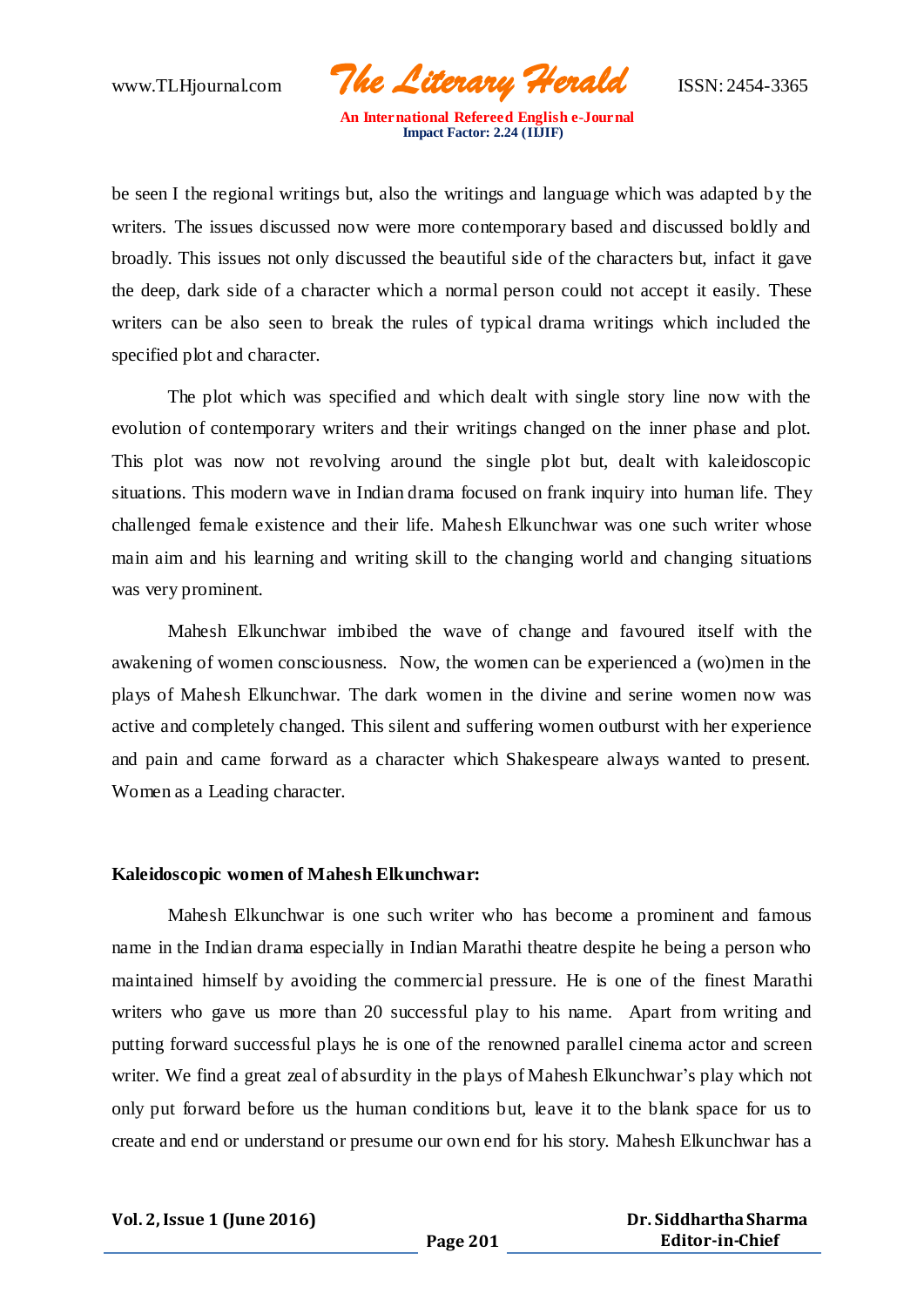www.TLHjournal.com *The Literary Herald*ISSN: 2454-3365

great influence of Vijay Tendulkar for his writing and also apart from Tendulkar he himself declares to have a great influence of Anton Chekov, Jean-Paul Sartre and Albert Camus.

Vikrant Pande in "Mahesh Elkunchwar: Where Silence Speaks More Than Words" says- Elkunchwar is a self- conscious modernist, not a hoary Traditionalist.

Like other writers Mahesh Elkunchwar does not use a word of violence or creates violence in his plays but, through silence he speaks and at the same time his characters speaks a lot. Girish Karnad one of the most renowned writers of the country and director of many of the plays comment about Elkunchwar's plays and style as-

"What sets Mahesh apart among Indian playwrights is his command of the broken phrase, the sentence half uttered, the casual pause- in his hands these silence can be lethal and communicate a menace that would be scattered in a collection of fully expressive sentences. Every time I have taken of his, I have enjoyed the crispness of sentences often left cliff- hanging, the deliberate avoidance of direct reply, and poignancy plays are resonant with the dhwani (sound) of the words he has chosen to use or throw away".

Mahesh Elkunchwar is one such name in the theatre who has tried his hand with all the themes and which has created a difference in the writing and presenting of drama to a great extent. His plays have a very beautiful use of pauses and silence. Mahesh Elkunchwar in the very starting used to create this gap and used to refer to it with counts. This pause created by Elkunchwar is so prominent that he creates and wants his actor to create a deep meaning of sense through this pause/ silence. He trusts the audience and tries to make them understand the condition and complexities with the dialogue created by the actors. He considers that pauses are the space where the audience makes/ gives an action to the particular scene/ act. Being a personality of theatre Elkunchwar clearly understands the uses of all these terms. Also, with silence the difference which Elkunchwar created in his writing was he created (fe)male role which were very specified. These characters created by him are having its own opinion, conditions, and particular situation, own personality etc. which of course gave them voice. This voice this voice which Elkunchwar has created in his plays is the voice of struggle, a fight for the search of identity, voice of complexity, a voice of arrogance, a voice of cruelty. Truly, Elkunchwar created within his plays the female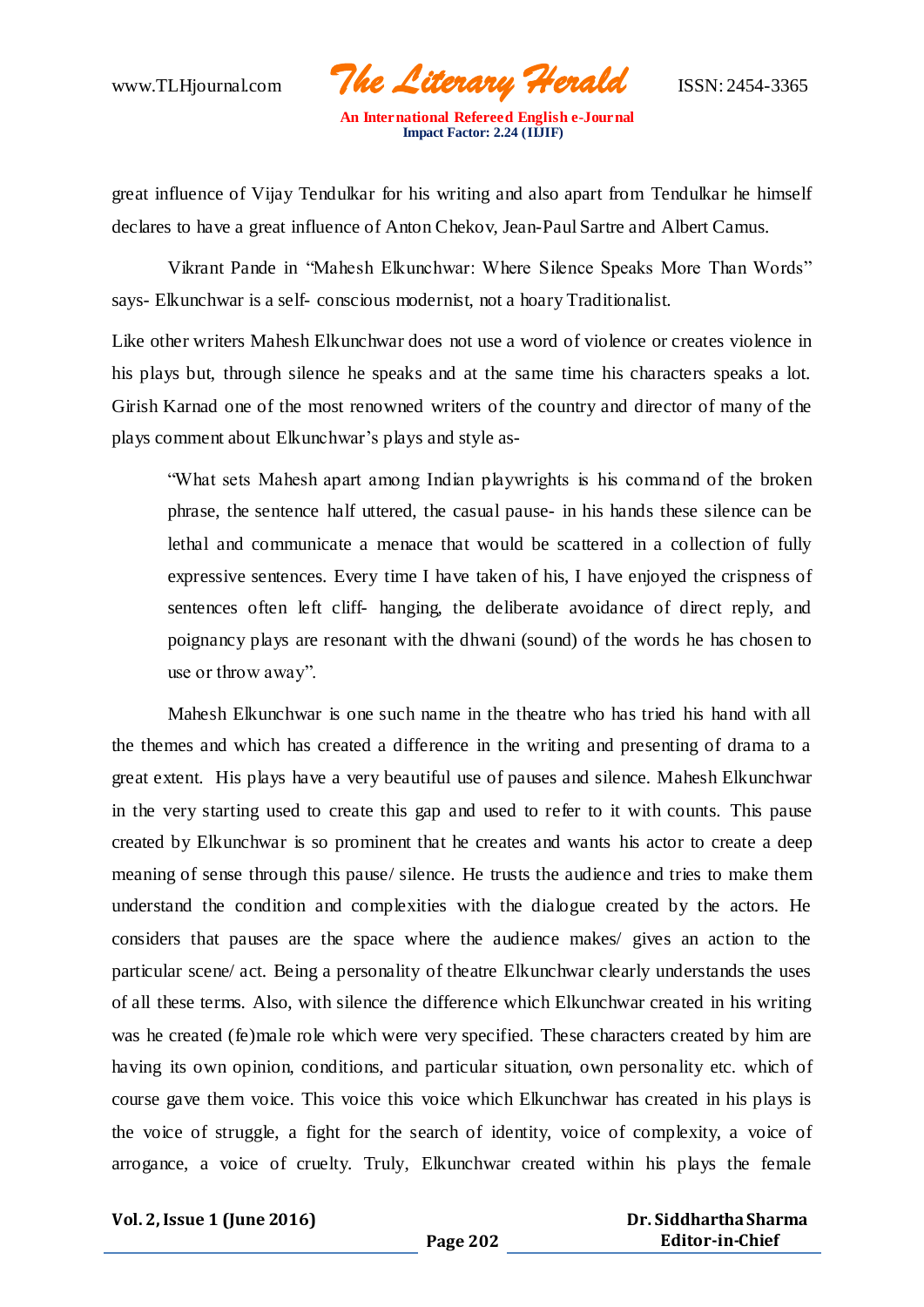www.TLHjournal.com *The Literary Herald*ISSN: 2454-3365

characters which were not general female character what we find in other plays. He created the plays in which the characters were changing and the situation were also changing with this changing characters. This has gained Elkunchwar national and international critical attention, becoming a part of India's post-colonial theatrical canon.

**SONATA**: Sonata written by Mahesh Elkunchwar in the year 2000 is a play which displays the three different female characters revolving around their problems and signifying their life. The characters portrayed by Elkunchwar in Sonata are three women's who are nonconformist and unconventional. The three are unmarried and with lots of compassion. All the three friends are living together and shoring up their ideas and problems knowingly and unknowingly with each other. Elkunchwar has tried to show the changing nature of these characters with the single place i.e.: the drawing room. The time chosen by Elkunchwar is also, very much special which can be considered to show or represent in a symbolic manner the dark side of all these characters. This kaleidoscopic nature of the three characters is so prominent that unknowingly or knowingly they even hurt each other. One more change which Elkunchwar has tried to show/ represent is that all the three characters are prudent mature scholars, and all belong to different cultural background. The characters are always shown to be trying to mix/ match up with the nature of other character but, without leaving (disturbing) their own cultural ethics. Despite of being a scholarly person, having a happy go lucky, loving, free spirited in nature they all have no peace within themselves. The so called ideal and independent thinking of the women today living in the society is handled curiously through this play.

**RAKTAPUSHPA (FLOWER OF BLOOD)**: His play Raktapushpa, written in the year 1971, is a play which deals with the issues of women which generally cannot be handled. As, per our culture (Indian culture) the issue on which Elkunchwar speaks in Raktapushpa is pure psychological thought of a women. The play can be said to be a experimental play dealing with the women psychology about the change in their life. The change in the nature of two characters mother and daughter and their ability to handle this situation gives the play a very difficult mode in handling. This issues though personal and cannot be handled in public but, Elkunchwar through his language and through his dialogues with a mother and daughter has